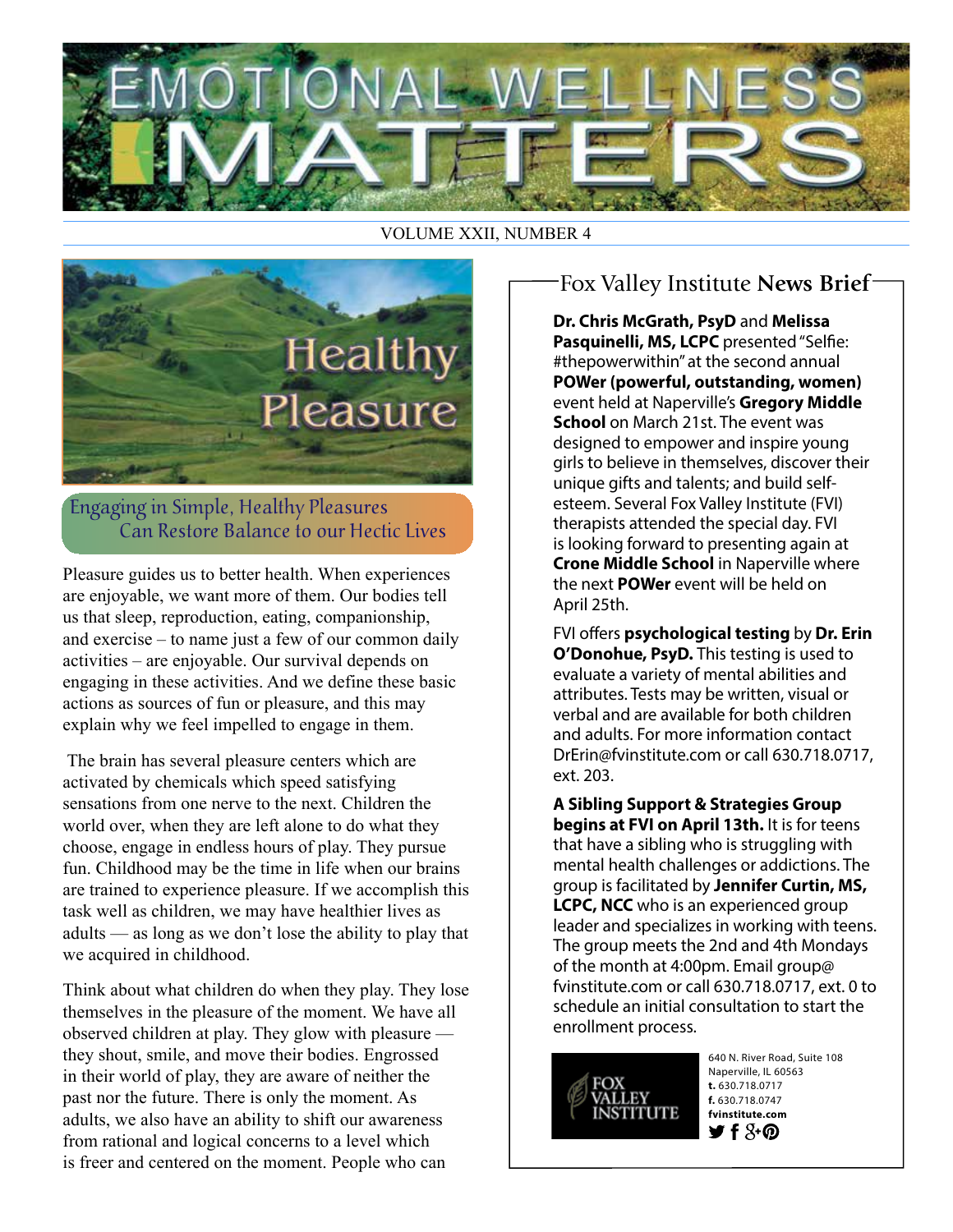shift appropriately between the "there and then" to the "here and now" are good at reality testing and adapting to the demands of the world. They can draw on both their thought processes and their ability to take effective action. What would happen if these behaviors were not pleasurable? Eating would disappear and sleep would vanish. We could no longer survive.

Balance is the key to understanding the role of having fun vs. meeting real-world obligations in our lives. We can't really appreciate fun without the counterbalance of work and the responsibilities of living. And we can't truly value our work until we incorporate fun into our lives. For example, we may appreciate eating ice cream as a real source of pleasure, but what if our diets consisted of nothing but ice cream? We would quickly tire of this source of pleasure and may even come to see it as noxious. Or to take another example, a vacation is pleasurable, but only if we have a job to go back to at the end of the vacation. A permanent vacation quickly loses its appeal as a source of pleasure, which is one reason why retirement is difficult for many people. The healthy life consists of a good balance between fun and everyday responsibilities.

Unfortunately, we live in an era when fewer of us seem to have time for fun. The work ethic reigns supreme for most of us. We put in overtime on the job, often without compensation, and two-income families have become the norm. What little time we have for ourselves is devoted to the chores of daily living. Our ancestors in the past lacked our labor-saving tools and technological advances, but they had more leisure time. It has been estimated that hunters/gatherers and those who practiced simple agriculture could provide for all of their necessities of living by working only four hours per day. The rest of their time was spent napping, chatting, relaxing, entertaining, and playing. For us today, leisure is a luxury. We seldom have time for ourselves or other people. While we may be more efficient, productive and organized today, we are less joyful, spontaneous and connected to other people.

Medical opinions these days have done a great deal to destroy our sense of fun. We know that we are supposed to exercise, so we join a gym or walk half an hour a day — but there may be no fun in it. It can become just another chore added to our already busy schedules. We deprive ourselves of the pleasures

of eating — no salt, no fats, no sweets, minimal protein, fewer carbohydrates — when in truth we can enjoy many of these foods in moderation with no ill effects. The latest health prescriptions are often premature alarms which are not based on solid scientific thinking. Many of the studies are current for the moment, but the recommendations are later reversed by other evidence. For example, it is now known that people who are not at risk for hypertension or heart disease can safely enjoy salt on their food. And some types of cholesterol are good for us, as well as some types of fat (like fish oil). What we seem to forget is that incorporating pleasure into our lives is as healthy as most of the scientific recommendations based on depriving ourselves of pleasure.

Adulthood is seen by many as that time in life when pleasure should be reduced. After all we have responsibilities — to the world, to our work, to our families. What we forget is that fun brings balance into our lives. We can work better when we can take a break and have a good time. And we can enjoy pleasurable activities better when they are special and outside of the ordinary routine of everyday life. To achieve a healthy balance between work and play is to affirm the wholeness of life.

## **Some Healthy Pleasures**

Healthy pleasures have two characteristics:

1.) *Balance.* Pleasures lose their meaning if they are not counterbalanced by attending to life's other responsibilities. Fun can happen when one takes a break from the normal routine. For example, eating delicious food, even "unhealthy" food, can be a healthy pleasure if it is done in moderation and on occasion. To base one's entire diet on rich and calorie-laden foods, however, suggests possible addictive tendencies – and addictive behaviors fall outside of the realm of healthy pleasures. Addictions are self-destructive, while the aim of engaging in healthy pleasures is to enhance the diversity and enjoyment of life's experiences.

2.) *The Experience of the Moment.* People who worry a lot, who are depressed, or who have difficulty with trust may find it hard to abandon themselves to pleasure. They may need to develop

**This newsletter is intended to offer general information only and recognizes that individual issues may differ from these broad guidelines. Personal issues should be addressed within a therapeutic context with a professional familiar with the**  details of the problems. ©2015 Simmonds Publications: 5580 La Jolla Blvd., 306, La Jolla, CA 92037 **·** Website ~ www.emotionalwellness.com **306, La Jolla, CA 92037 • Website ~ www.emotionalwellness.com**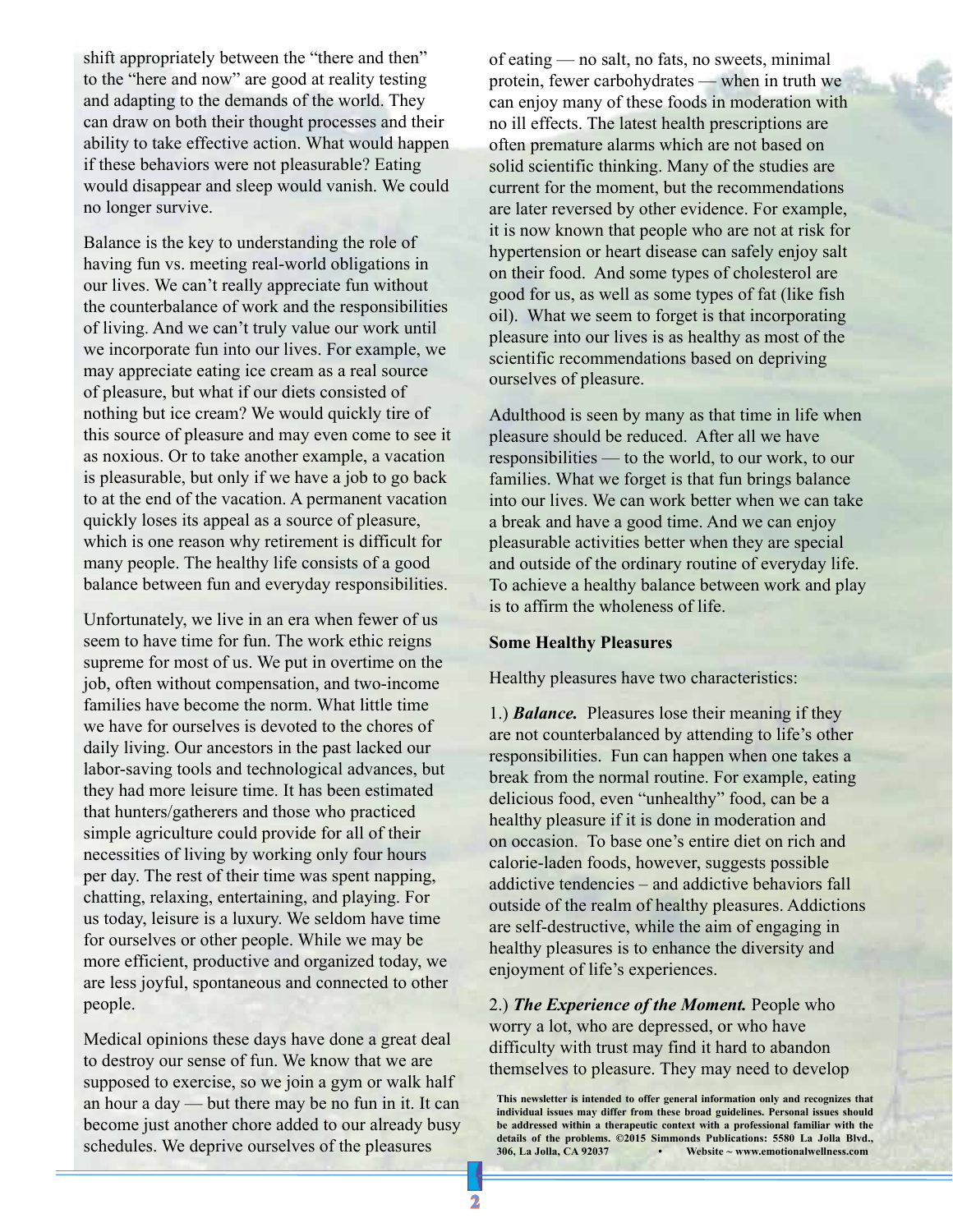the ability to let go of worry and outside concerns in favor of immersing themselves in the moment. This is a skill that can be learned.

Here are some suggestions for engaging in healthy pleasures, although this list is by no means complete. All of these sources of pleasure have been shown to result in benefits to our health.

Indulge in chocolate or a scrumptious meal from time to time.

Did you know that moderate consumers of alcohol (one or two drinks per day) live longer and have healthier hearts than heavy drinkers (which is not surprising) and total abstainers (which is perhaps a surprise)?

Go on a shopping spree on occasion (as long as you can afford it and don't fall into compulsive shopping).

■ Take a day off from work just to indulge yourself in whatever you want to do.

■ Laugh whenever you can and surround yourself with people who like to laugh.

When you need a good cry, indulge in one  $-$  this is one of life's great pleasures.

■ Take a sauna or a steam bath (if your blood pressure is fairly normal).

Go out into nature and spend some time alone. Treat yourself to a view of water, mountains, or natural vegetation.

 $\blacksquare$  Spend an hour listening to your favorite music – with no other distractions.

■ Expose yourself to different smells and notice how they affect your mood.

Give a close friend or your partner a massage, and then take your turn. Foot massages are wonderful.

 $\blacksquare$  Take a half-hour walk outside – breathe fully, move your body vigorously, and think about little else.

■ Have you ever danced alone in your living room when nobody else is around?

Gardening is one of life's greatest pleasures – immerse yourself in growth and beauty.

Spend a couple of hours playing cards or board

games with a close friend.

■ On a stressed out day, take a half hour nap.

■ Buy or pick a bouquet of flowers and put them in a prominent place in your living area.

Learn a craft – pottery, painting, furniture refinishing, sculpture, holiday gifts, etc.

 $\blacksquare$  Learn from the masters – children and pets. Play with a child or an animal ... at their level, not yours.

Go to a movie, a play, a concert, or the opera.

Do some volunteer work in the community.

Access Your Pleasure Centers

You can tap into the pleasure centers of your brain through your imagination ... and this can be done without any external aids like alcohol or drugs. This simple exercise can be done by anybody and at any time of the day. *If you have difficulty with this exercise, a therapy consultation can help you learn how to do it appropriately and at your own pace.* 

Find a quiet spot with no distractions. Close your eyes and breathe slowly ten times. With every breath, imagine your body becoming more and more relaxed. Imagine that every inhalation bathes you in relaxation and every exhalation releases the tension you have stored up in your body. After ten breaths imagine yourself in a beautiful, tranquil, and pleasurable place, probably a place you have actually been to before. Focus only on the experience of this place. If other thoughts intrude, just let them go. Be totally in this place for the moment. Now tell yourself that you are feeling pleasure. Become aware of the warm and vibrant feeling that accompanies pleasure. Increase the

intensity of this feeling and then let it come down again. When you have spent a few minutes in this imaginary place, open your eyes and resume your normal business of the day. You may notice that you have a smile on your face – and that others do too.